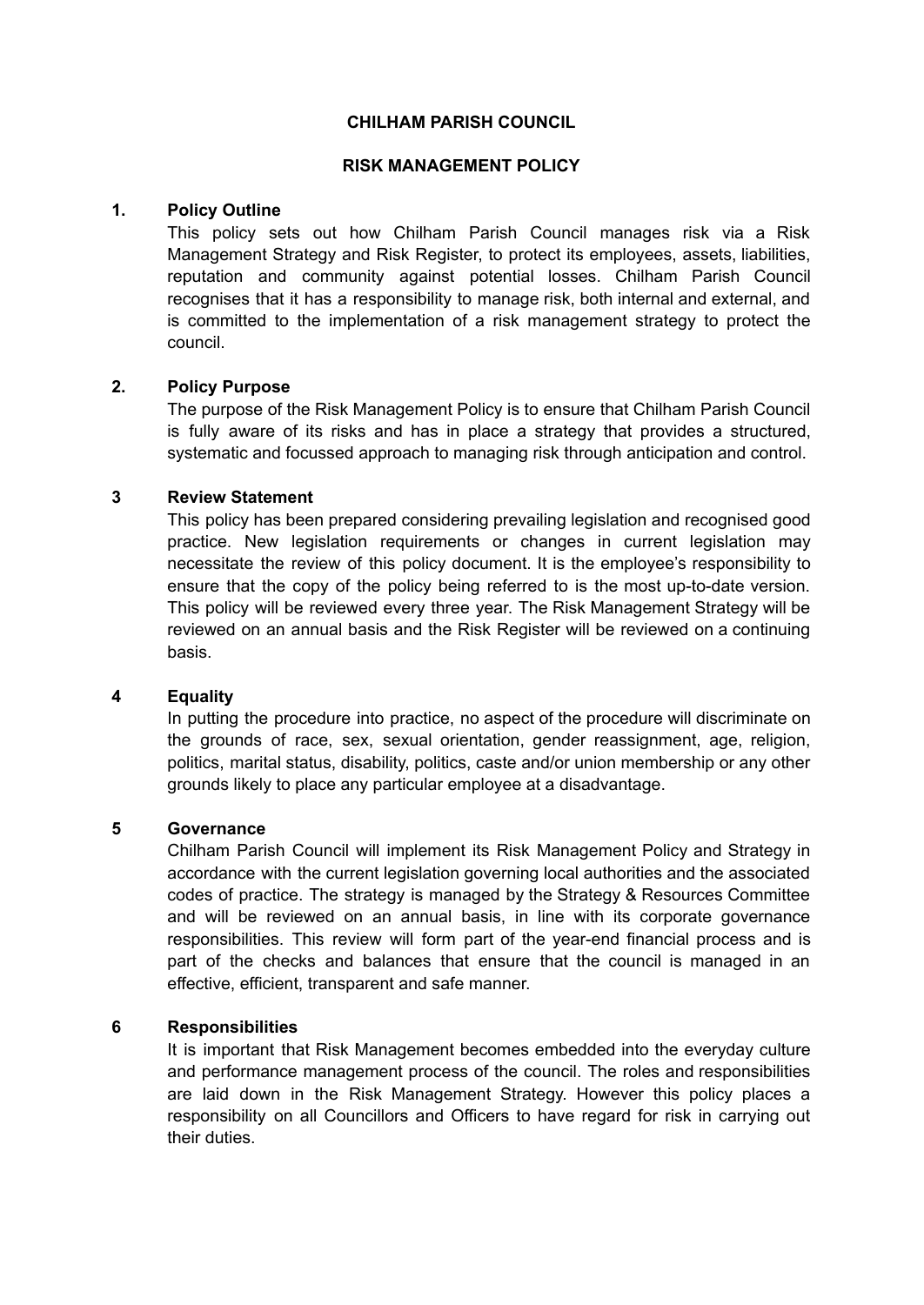# **7 Definition of Risk**

The Audit Commission (2001) defined "risk" as an event or action which will adversely affect an organisation's ability to achieve its objectives, project plans and processes and to successfully execute its strategies. Therefore "risk management" is the process by which risks are identified, evaluated and controlled.

## **8 Definition of Risk Management**

- 8.1 Risk Management is an essential feature of good governance. An organisation that manages risk well is more likely to achieve its objectives. It is vital to recognise that risk management is not simply about health and safety but applies to all aspects of the Council's work.
- 8.2 Risk Management is the process by which risks are identified, evaluated, and controlled, which includes the following approaches:
	- ∙ Treat the Risk Improve the controls to reduce the probability or impact to acceptable limits
	- ∙ Transfer the Risk Insure against risk / outsource / design & build option for contracts
	- ∙ Tolerate the Risk Live with it, the risk is acceptable and additional controls would not be cost-effective
	- ∙ Terminate the Risk Do not pursue the course of action, the risk is unacceptable and cannot be economically mitigated to an acceptable level

# **9 Types of Risk**

Risks can be broken down into the following categories and are managed through the council's Risk Management Strategy and in conjunction with the Risk Register and a Medium-Term Financial Plan.

Strategic:

- ∙ Political
- ∙ Economic
- ∙ Social
- ∙ Technological
- ∙ Legislative
- ∙ Environmental
- ∙ Competitive

#### **Operational**

- ∙ Professional
- ∙ Financial
- ∙ Legal
- ∙ Physical
- ∙ Contractual
- ∙ Technological
- ∙ Environmental

## **10 Monitoring**